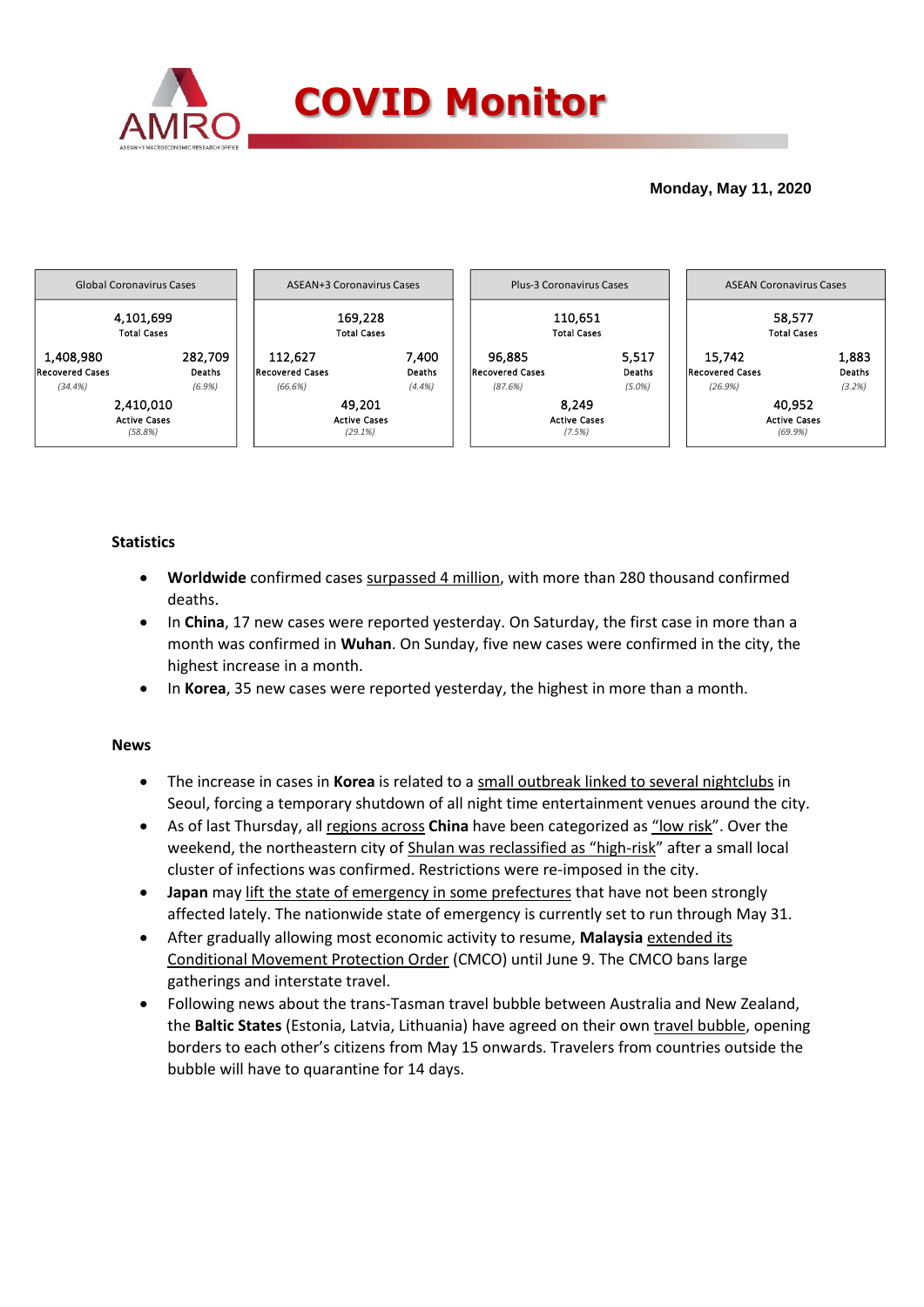

#### Overview of Confirmed COVID-19 Cases

Data as of 10/5/2020

| Economy           | <b>Total</b> | Cases per 1M            | <b>New</b>     | <b>New cases</b>            | ∆New                    | ∆% New | <b>Total</b>  | <b>New</b>    | <b>Fatality</b> | <b>Total</b> | Recovery    | Active         |
|-------------------|--------------|-------------------------|----------------|-----------------------------|-------------------------|--------|---------------|---------------|-----------------|--------------|-------------|----------------|
|                   | Cases        | Population              | Cases          | $(7$ -day avg) <sup>1</sup> | Cases                   | Cases  | <b>Deaths</b> | <b>Deaths</b> | Rate (%)        | Recovered    | Rate $(%)2$ | Cases          |
| Global            | 4,101,699    |                         | 77,690         |                             | $-8,255$                | 1.9    | 282,709       | 3,398         | 6.9             | 1,408,980    | 34.4        | 2,410,010      |
| ASEAN+3           | 169,228      |                         | 1,690          |                             | 62                      | 1.0    | 7,400         | 46            | 4.4             | 112,627      | 66.6        | 49,201         |
| Plus-3            | 110,651      |                         | 169            |                             | 33                      | 0.2    | 5,517         | 17            | 5.0             | 96,885       | 87.6        | 8,249          |
| ASEAN             | 58,577       |                         | 1,521          |                             | 29                      | 2.7    | 1,883         | 29            | 3.2             | 15,742       | 26.9        | 40,952         |
|                   |              |                         |                |                             |                         |        |               |               |                 |              |             |                |
| China             | 82,918       | 59                      | 17             | اللهم                       | $\overline{\mathbf{3}}$ | 0.0    | 4,633         | $\mathbf 0$   | 5.6             | 78,144       | 94.2        | 141            |
| Hong Kong, China  | 1,047        | 137                     | 3              |                             | 3                       | 0.3    | 4             | 0             | 0.4             | 982          | 93.8        | 61             |
| Japan             | 15,777       | 125                     | 114            |                             | 26                      | 0.7    | 624           | 17            | 4.0             | 8,127        | 51.5        | 7,026          |
| Korea             | 10,909       | 210                     | 35             |                             | $\mathbf 1$             | 0.3    | 256           | $\mathbf 0$   | 2.3             | 9,632        | 88.3        | 1,021          |
|                   |              |                         |                |                             |                         |        |               |               |                 |              |             |                |
| Indonesia         | 14,032       | 52                      | 387            |                             | $-146$                  | 2.8    | 973           | 14            | 6.9             | 2,698        | 19.2        | 10,361         |
| Malaysia          | 6,656        | 200                     | 67             |                             | 13                      | 1.0    | 108           | $\mathbf 0$   | 1.6             | 5,025        | 75.5        | 1,523          |
| Philippines       | 10,794       | 98                      | 184            |                             | 37                      | 1.7    | 719           | 15            | 6.7             | 1,924        | 17.8        | 8,151          |
| Singapore         | 23,336       | 4,093                   | 876            |                             | 123                     | 3.9    | 20            | $\mathbf 0$   | 0.1             | 2,721        | 11.7        | 20,595         |
| Thailand          | 3,009        | 44                      | 5              |                             | $\mathbf 1$             | 0.2    | 56            | $\mathbf 0$   | 1.9             | 2,794        | 92.9        | 159            |
|                   |              |                         |                |                             |                         |        |               |               |                 |              |             |                |
| Brunei Darussalam | 141          | 313                     | $\mathbf 0$    |                             | $\mathbf 0$             | 0.0    | $\mathbf{1}$  | $\mathbf 0$   | 0.7             | 134          | 95.0        | 6              |
| Cambodia          | 122          | $\overline{7}$          | 0              |                             | 0                       | 0.0    | 0             | $\mathbf 0$   | 0.0             | 120          | 98.4        | $\overline{2}$ |
| Lao PDR           | 19           | $\overline{3}$          | $\mathbf 0$    |                             | 0                       | 0.0    | 0             | $\mathbf 0$   | 0.0             | 13           | 68.4        | 6              |
| Myanmar           | 180          | $\overline{\mathbf{3}}$ | $\overline{2}$ |                             | $\mathbf 1$             | 1.1    | 6             | $\mathbf 0$   | 3.3             | 72           | 40.0        | 102            |
| Vietnam           | 288          | $\overline{3}$          | $\mathbf 0$    |                             | $\mathbf 0$             | 0.0    | 0             | $\Omega$      | 0.0             | 241          | 83.7        | 47             |
|                   |              |                         |                |                             |                         |        |               |               |                 |              |             |                |
| Belgium           | 53,081       | 4,609                   | 485            |                             | $-100$                  | 0.9    | 8,656         | 75            | 16.3            | 13,642       | 25.7        | 30,783         |
| France            | 175,027      | 2,693                   | 269            | $\Lambda$                   | $-171$                  | 0.2    | 26,341        | 70            | 15.0            | 55,062       | 31.5        | 93,624         |
| Germany           | 171,879      | 2,071                   | 555            |                             | $-181$                  | 0.3    | 7,569         | 20            | 4.4             | 144,400      | 84.0        | 19,910         |
| Italy             | 219,070      | 3,637                   | 802            |                             | $-281$                  | 0.4    | 30,560        | 165           | 13.9            | 105,186      | 48.0        | 83,324         |
| Netherlands       | 42,627       | 2,467                   | 245            |                             | $-44$                   | 0.6    | 5,440         | 18            | 12.8            |              |             |                |
| Spain             | 236,899      | 5,055                   | 772            |                             | 51                      | 0.3    | 26,621        | 143           | 11.2            |              |             |                |
| Switzerland       | 30,305       | 3,505                   | 54             |                             | 10                      | 0.2    | 1,833         | 3             | 6.0             | 26,600       | 87.8        | 1,872          |
| UK                | 219,183      | 3,259                   | 3,923          |                             | 27                      | 1.8    | 31,855        | 268           | 14.5            |              |             |                |
|                   |              |                         |                |                             |                         |        |               |               |                 |              |             |                |
| Australia         | 6,948        | 267                     | 9              |                             | $-12$                   | 0.1    | 97            | $\Omega$      | 1.4             | 6,167        | 88.8        | 684            |
| Brazil            | 162,699      | 770                     | 6,638          |                             | $-2,529$                | 4.3    | 11,123        | 467           | 6.8             | 64,957       | 39.9        | 86,619         |
| Canada            | 70,091       | 1,854                   | 1,173          |                             | $-71$                   | 1.7    | 4,991         | 168           | 7.1             | 32,109       | 45.8        | 32,991         |
| India             | 67,161       | 49                      | 4,353          |                             | 1,240                   | 6.9    | 2,212         | 111           | 3.3             | 20,969       | 31.2        | 43,980         |
| Iran              | 107,603      | 1,279                   | 1,383          |                             | $-146$                  | 1.3    | 6,640         | 51            | 6.2             | 86,143       | 80.1        | 14,820         |
| Russia            | 209,688      | 1,430                   | 11,012         |                             | 195                     | 5.5    | 1,915         | 88            | 0.9             | 34,306       | 16.4        | 173,467        |
| Turkey            | 138,657      | 1,650                   | 1,542          |                             | $-4$                    | 1.1    | 3,786         | 47            | 2.7             | 92,691       | 66.8        | 42,180         |
| lus               | 1,326,826    | 4,008                   | 19,684         |                             | $-5,919$                | 1.5    | 79,404        | 728           | 6.0             |              | L.          |                |

Source: Haver Analytics, sourced from John Hopkins University; AMRO staff calculations.<br>Notes: New cases since previous day. ∆% refers to percentage change since previous day. Fatality rate measured as deaths per confirme

1/ Since January 31, 2020.

2/ Recovery rate is a proxy for the stage of the cycle.